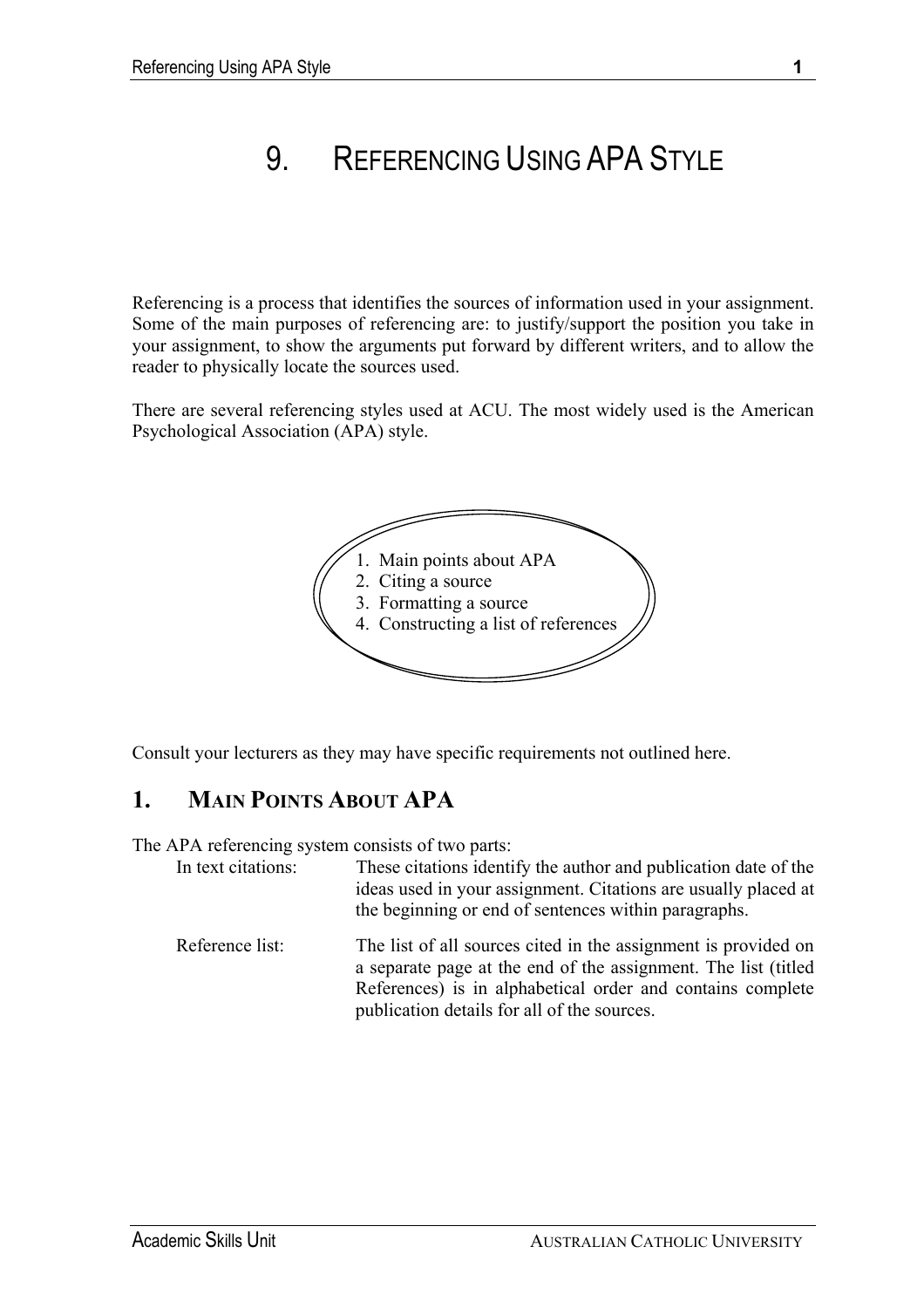# **Citations**

There are two main types of citations:

- Direct quote: Ideas that are copied exactly from another writer's work. It includes the exact words and sentence structure as the original author's work.
- Paraphrase: Ideas taken from another writer. The student summarises and expresses in his/her own words the ideas of another writer. This is a common practice in academic work.

# **2. CITING A SOURCE**

The APA referencing system provides the author's surname, date, and page number for a direct quote; and the author's surname and date for a paraphrase.

*When citing the same source within the same paragraph*  First citation: the author's surname and date of publication Subsequent citations: author's surname only

> Brooks (2000) maintains that adults influence an adolescent's spiritual and emotional development. They play a major role in shaping an adolescent's behaviour (Brooks).

*[Students, please note this is not a complete paragraph]*

# **There are various ways to cite a source; some examples are listed below.**

# **How to Include a Direct Quote:**

*When you provide a direct quotation, place the quote within "quotation marks" and acknowledge the author's surname, date of publication, and page number(s).* 

Brooks (2000) stated, "Both biological and environmental factors jointly influence an individual's personality development" (p. 28).

Recent research shows that "children who are read to at home have a greater awareness of language and text" (Smith, 2001, p. 24).

*When the direct quote extends over two pages, list the page on which the quote starts and the page on which it ends.* 

Brooks (2000) stated, "Both biological and environmental factors influence an individual's personality development. These influences raise questions about factors that affect human behaviour" (pp. 28-29).

*When a direct quote is more than 40 words, indent the quote five to seven spaces, leave out the "quotation marks" and single spacing may be used:* 

> In adolescence, peer relationships contribute greatly to self-knowledge and self-evaluations. Peers provide social comparison information and social support. Egalitarian friendships featuring acceptance and trust enable individuals to disclose emotional experiences to others, which promotes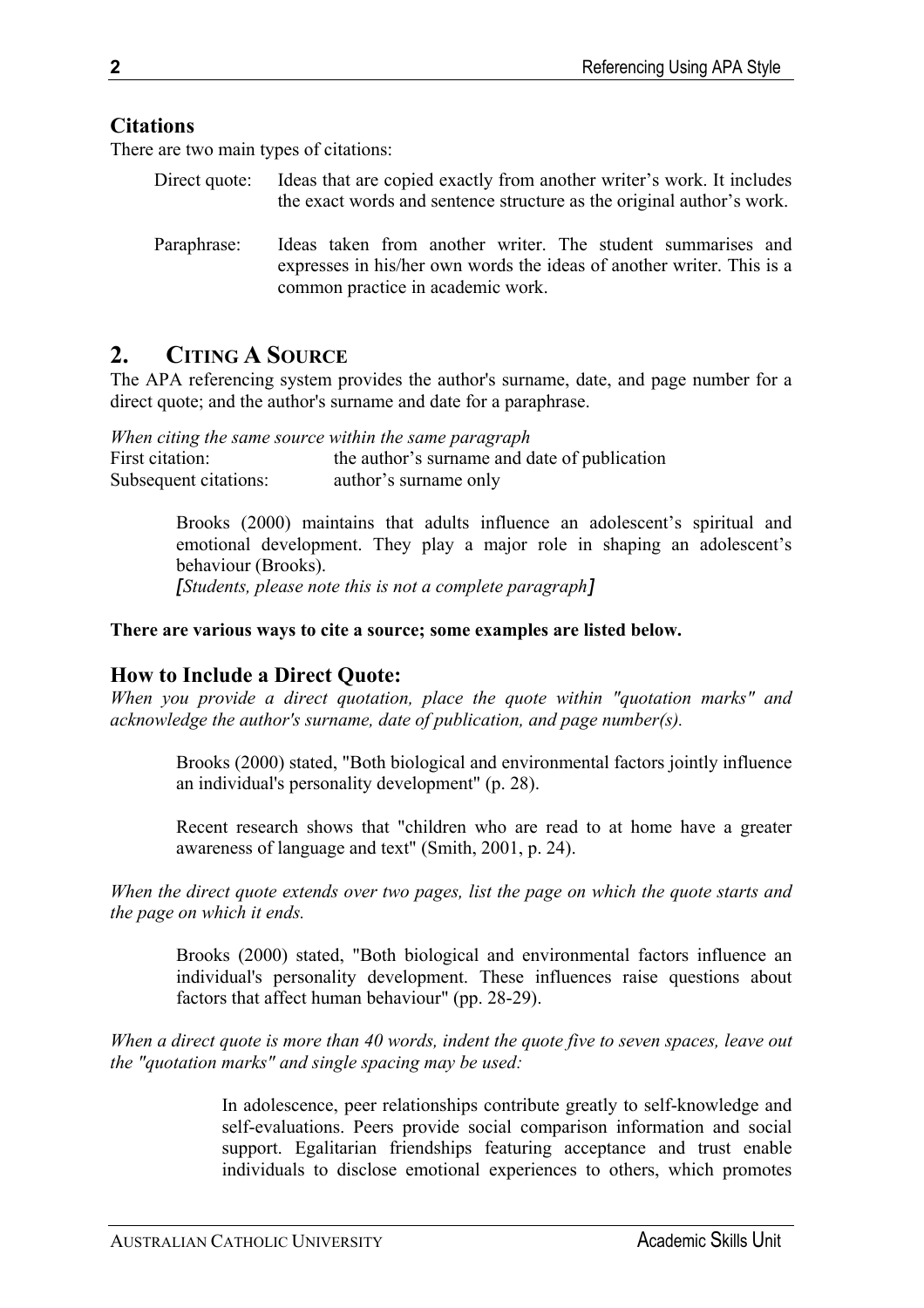inner dialogues and self-understanding. Boys and girls are differentially likely to experience such relationships. (Capara & Cervone, 2000, p. 204)

# **How to Include an Electronic Direct Quote**

#### **Professionally printed copy:**

*When you cite from an electronic document that is exactly the same (e.g., same layout, text & page numbering) as the professionally printed copy, identify the author, date of publication, and page number.* 

Although the students "were determined to do well, this determination was very vulnerable" (Page, Farrington, & DiGregorio, 1999, p. 6).

#### **Non-professionally printed copy***:*

*When you cite from an electronic document that is different (e.g., different text, layout, page numbering) from the professionally printed copy, identify the author, date of publication, and paragraph number if the page number is not visible. In some cases, it may not be possible to include either a page number or paragraph number if their use would prove confusing for the reader. In this instance give the author's name and year of publication only. An article or a report may include a section title and its number:* 

"The government regards higher education as contributing to the attainment of individual freedom, the advancement of knowledge and social progress" (DETYA, 2000, 1.1.2 Purposes and objectives, para. 1).

# **How to Include a Paraphrase:**

*When you use the author's ideas but not his/her exact words, provide the author's surname and date of publication.* 

#### **One Author**

Biological and environmental factors influence human development (Brooks, 2000).

Brooks (2000) observed that human development is influenced by biological and environmental factors.

#### **Two or More Authors**

Human development is a complex issue (Brooks, Adams, & Clarke, 1999). Green and Brooks (2001) noted that human development is a complex issue.

#### **Several Sources**

Research shows that human development is a complex and multifaceted issue (Brooks, Adams, & Clarke, 1999; Green & Brooks, 2000; Harvey, Smith, Brooks, & Adams, 1998).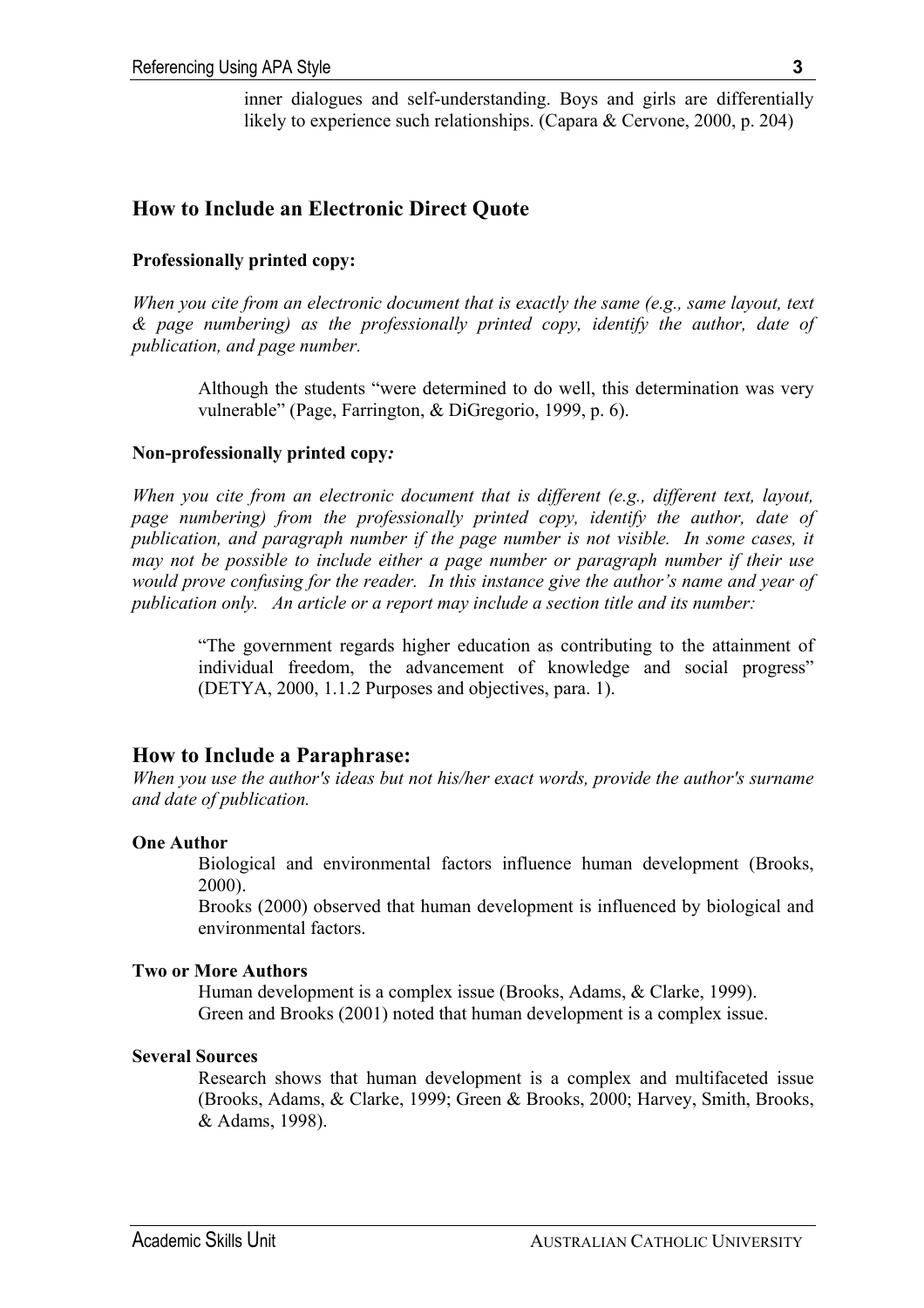# **Six or More Authors/Using et al. (" et al." means "and others")**

*If there are six or more joint authors, in first and subsequent citations cite the first author followed by et al.* 

*First and subsequent citations:* 

Adams et al. (1994) state …

It was further observed that this influence extends to those outside the local community (Adams et al., 1994).

### **Using 'et al.'**

*If there are three to five authors, cite all of the authors followed by the publication date for the first citation. On subsequent citations use the first author's name followed by et al.* 

Human development is a complex issue (Brooks, Adams, & Clarke, 1999).

Moreover, a variety of influences, including biological and environmental influences, add to the complexity of individual development and behaviour (Brooks et al., 1999).

# **A Secondary Source-An Author Cited by Another Author**

*If you are reading a text that discusses another person's work, cite the surname of the person whose work was mentioned and then cite the surname of the author you are reading.* 

Bank (as cited in Jepp, 1991) noted that learning is a lifelong experience.

Learning is a lifelong experience (Bank, as cited in Jepp, 1991).

This tells the reader that you found out about Bank's work by reading Jepp's article. In the reference list you provide an entry for Jepp.

# **Two or More Works from the Same Author**

*When an author has written two or more pieces of work in the same year, distinguish each piece of work by sorting the titles of each book/article alphabetically and then identifying them as:* 

| (Clarke, 2000a)                | (Clarke, 2000b) | $(C\text{larke}, 2000c)$       |  |
|--------------------------------|-----------------|--------------------------------|--|
| (Brooks, Adams, & Bond, 2001a) |                 | (Brooks, Adams, & Bond, 2001b) |  |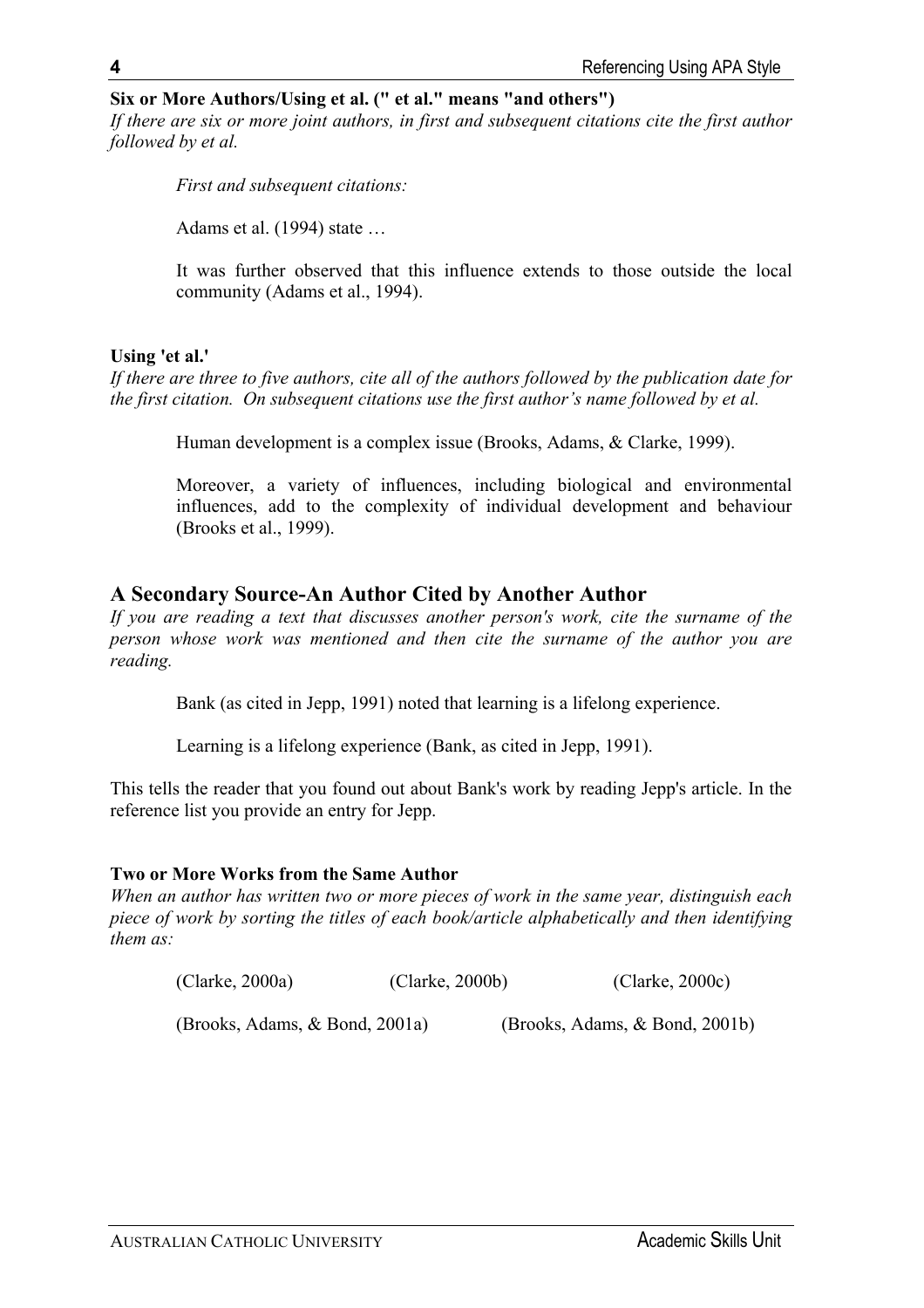# **Authors With the Same Surname**

*When two authors have the same surname, use their initials to distinguish them:* 

S. Clarke (1999) and J. Clarke (1999) observed several differences in adolescent behaviour.

Research conducted by D. Brown confirms P. Brown's initial findings that peers influence adolescent behaviour (Harvey & Thomas, 1998).

# **Corporate Author**

*When an organisation or a group is the author:* 

First citation: (National Institute of Health [NIH], 1998)

Subsequent citations: (NIH, 1998)

# **Newspaper Article/Journal Article With No Author**

*When there is no author, cite the article title in quotation marks:* 

("South Australian premier resigns in tears," 1999)

# **Book No Author**

*When there is no author, cite the title of the book in italics and the publication date: (Science and Mythology,* 1932)

# **Anonymous Author**

*Only use anonymous when it appears on the publication* 

(Anonymous, 1963)

# **No Date**

*When a work has no publication date, cite the author's name followed by the abbreviation*  (n.d.) *for no publication date:* 

Clarke (n.d.) studied secondary students' classroom behaviour.

### **Statutes: Acts of Parliament**

*When citing an act of parliament give the name of the act and the year of the act as they appear in the title. No author is required.*

Employee Relations Act 1992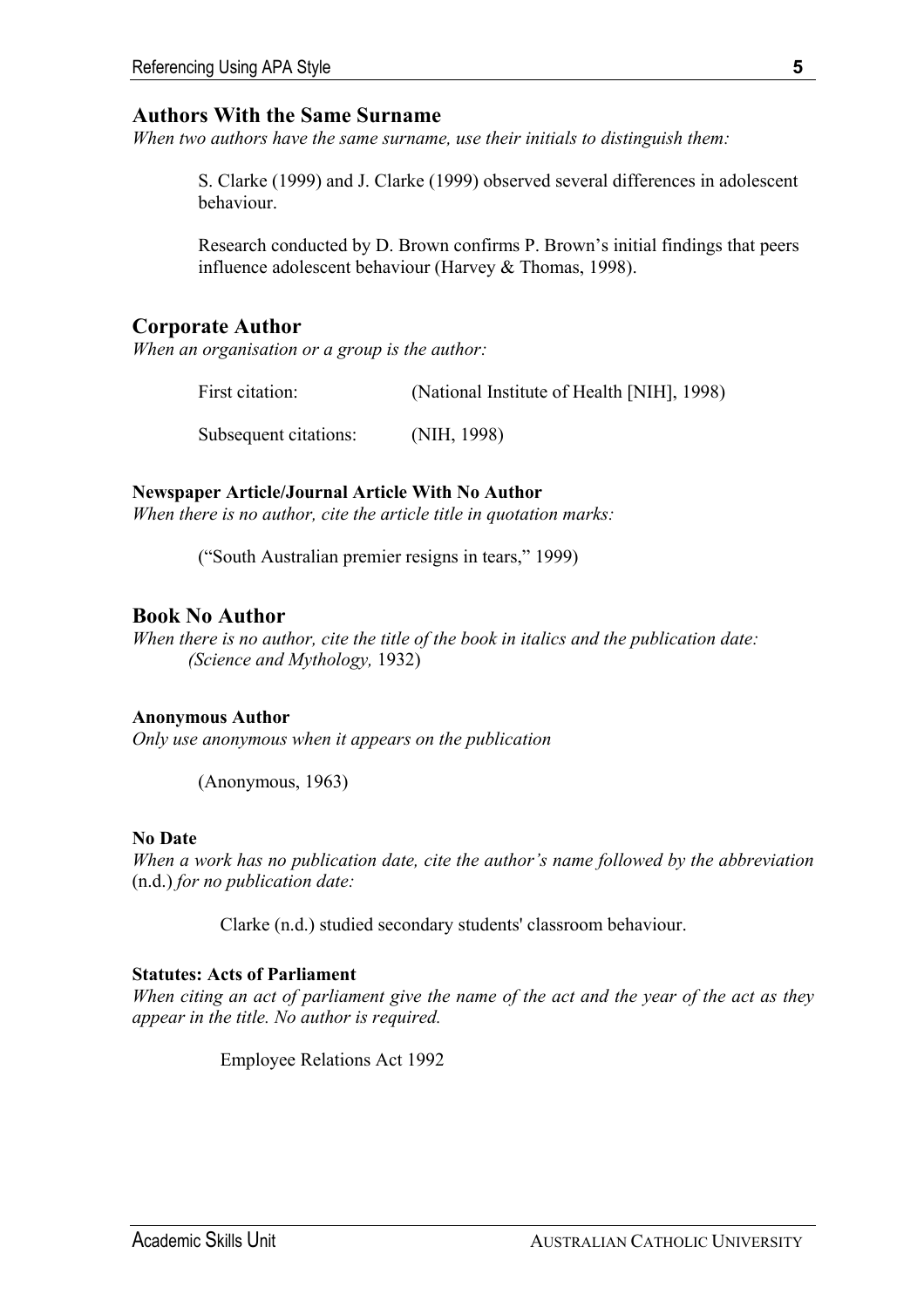# **Personal Communication**

*When you cite personal communication (e.g., conversations, interview data, lecture notes), cite the communicator's initial and surname, a title to explain the type of communication and the date of communication:* 

M. Carmody (personal communication, July 30, 2001) commented …

The nursing process requires an on-going commitment (A. Jones, personal communication, August 4, 1999).

There is no entry for 'personal communication' in the reference list

# **3. FORMATTING A SOURCE**

For the list of References, the APA referencing system follows the:

- Author. Date of publication. *Title.* Publisher details format for books and reports.
- Author. Date of publication. Title. *Journal Name, Volume*(Issue), Page numbers format for journal articles.

# **Book One Author**

Freire, P. (1972). *Cultural action for freedom.* Harmondsworth, England: Penguin.

# **Two to Six Authors**

West, L., Hore, T., Eaton, E., & Kermond, B. (1986). *The impact of higher education on mature age students.* Canberra: Commonwealth Tertiary Education Commission.

# **More Than Six Authors**

Avery, H., Strath, L., Taylor, K., James-Caven, K., Taylor, C., Tromly, A., et al. (1995). *Thinking it through: A practical guide to academic essay writing* (rev. 2<sup>nd</sup> ed.). Peterborough, Canada: Trent University.

# **Edition Other Than the First Edition**

Tennant, M. (1997). *Psychology and adult learning* (2nd ed.). London: Routledge.

# **Report**

# **Authored Report**

Candy, P., Crebert, R., & O'Leary, J. (1994*). Developing lifelong learners through undergraduate education*. Canberra: AGPS.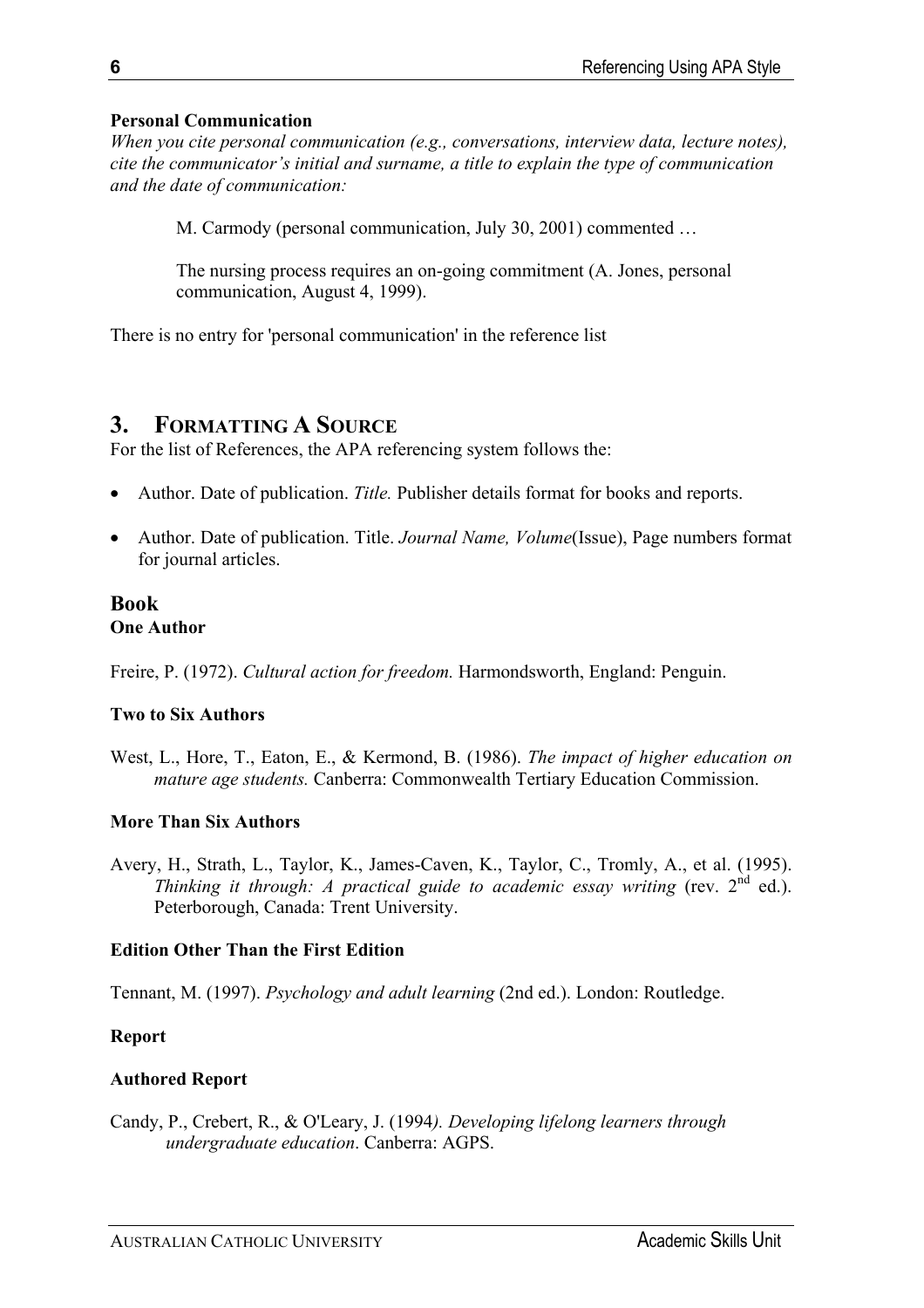#### **Organisation Report**

National Health and Medical Research Council. (1990). *Learning difficulties in children and adolescents.* Canberra: AGPS.

### **Article**

### **Chapter or Article in an Edited Book**

Dart, B. (1997). Adult learners' metacognitive behaviour in higher education. In P. Sutherland (Ed.), *Adult learning: A reader* (pp. 30-43). London: Kogan Page.

### **Chapter or Article in an Encyclopedia**

Hore, T. (1992). Non-traditional students: Third age and part-time. In B. Clark & G. Neave (Eds.), *The encyclopedia of higher education: Analytical perspectives* (Vol. 3, pp. 1666-1674). Oxford, England: Pergamon.

# **Journal Article**

#### *Volume and Issue Number*

Bessant, B. (1996). Higher education in Australia: The unified national system. *Education Research and Perspectives, 23*(1), 110-123.

*Volume but No Issue Number* 

Biley, F., & Smith, K. (1998). Exploring the potential of problem-based learning in nurse education. *Nurse Education Today, 18,* 353-361.

#### **Magazine Article**

#### *Author Known*

Ashley, S. (2001, October). Driving the info highway: The internet has hit the road. *Scientific American, 285*(4), 44-50.

*Author Unknown* 

The history of Rome. (1998, Spring). *Europe: Its Past and Future, 24,* 28-41.

#### **Newsletter Article**

#### *Author Unknown*

The new health-care lexicon. (1993, August/September). *Copy Editor, 4,* 1-2.

# **Newspaper Article**

#### *Author Known*

Murray, J. (2001, September 22-23). Faith built on solid pillars. *The Weekend Australian,* p. 24.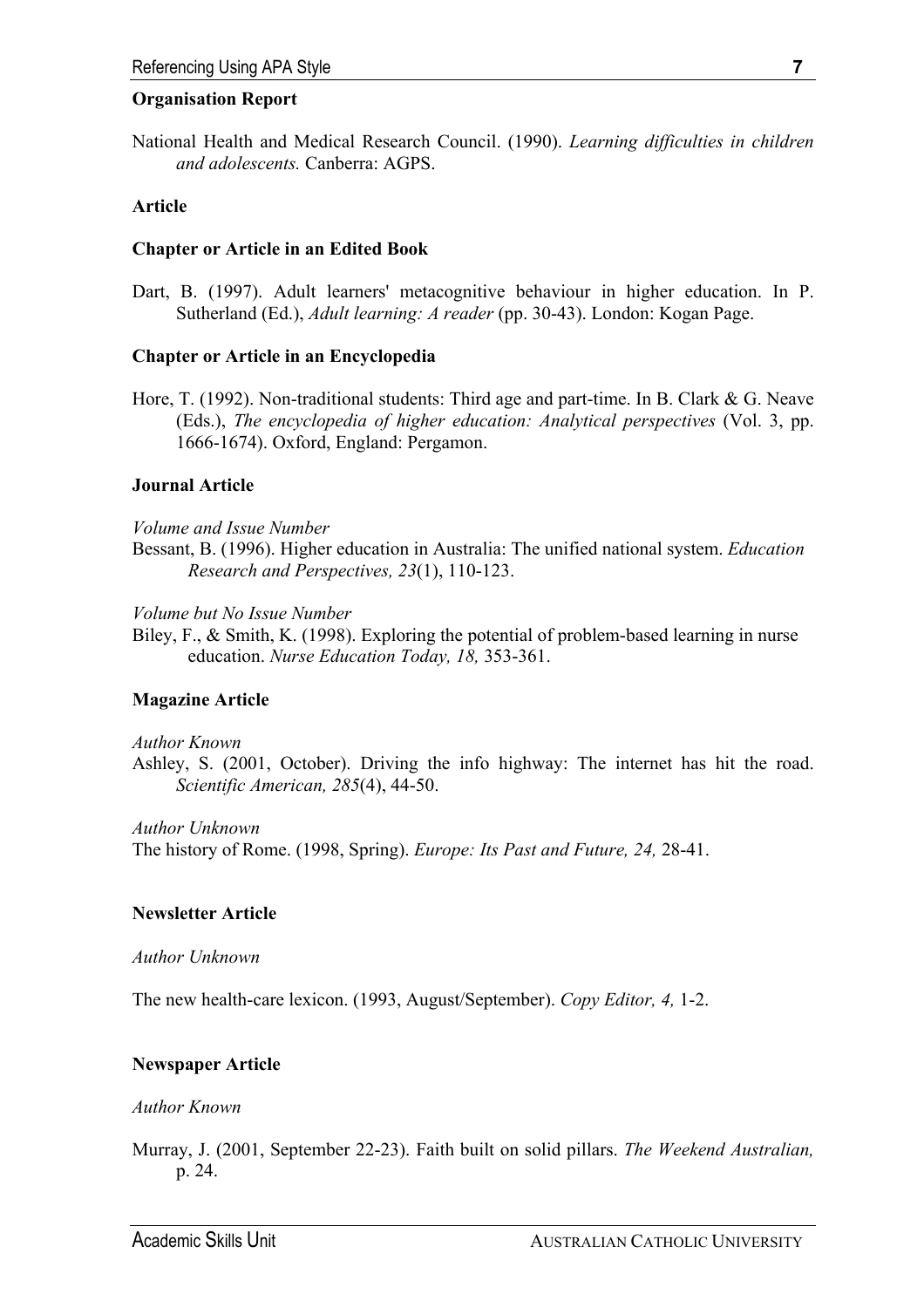# *Author Unknown*

South Australian premier resigns in tears. (2001, October 20). *The Courier,* p. 2.

# Conference Proceedings

# *Published*

Powell, J. (1978). *Higher education in a steady state: Proceedings of the third annual conference of HERDSA.* Sydney: HERDSA.

# *Unpublished*

Clarke, T. (2000). *Access to academia: An accredited course for mature age students.*  Paper presented at the Language and Academic Skills Conference-La Trobe University, Bundoora, VIC.

# **Statutes: Acts of Parliament**

*With a number* 

Health Act 1985, 6270 Parliament of Victoria (1995).

*Without a number* 

Sex Discrimination Act 1984, Commonwealth of Australia (1994).

# **Brochure**

# **Brochure**

Australian Catholic University, Equal Opportunity Unit**.** (2000). *Services for students with a disability* [Brochure]. Fitzroy, VIC: Author.

# **Audiovisual**

# **Cassette Recording**

Brown, M. (Singer). (1991). *A remembering heart* [Cassette recording]. Thornleigh, NSW: Emmaus Productions.

# **Cassette Recording: Individual Tape From a Series**

Gawler, I. (Speaker). (1992). Deepening your meditation: Two profound exercises to practice [Cassette recording]. In *The meditation tapes* (Tape 12, Side B). Yarra Junction, VIC: Ian & Grace Gawler.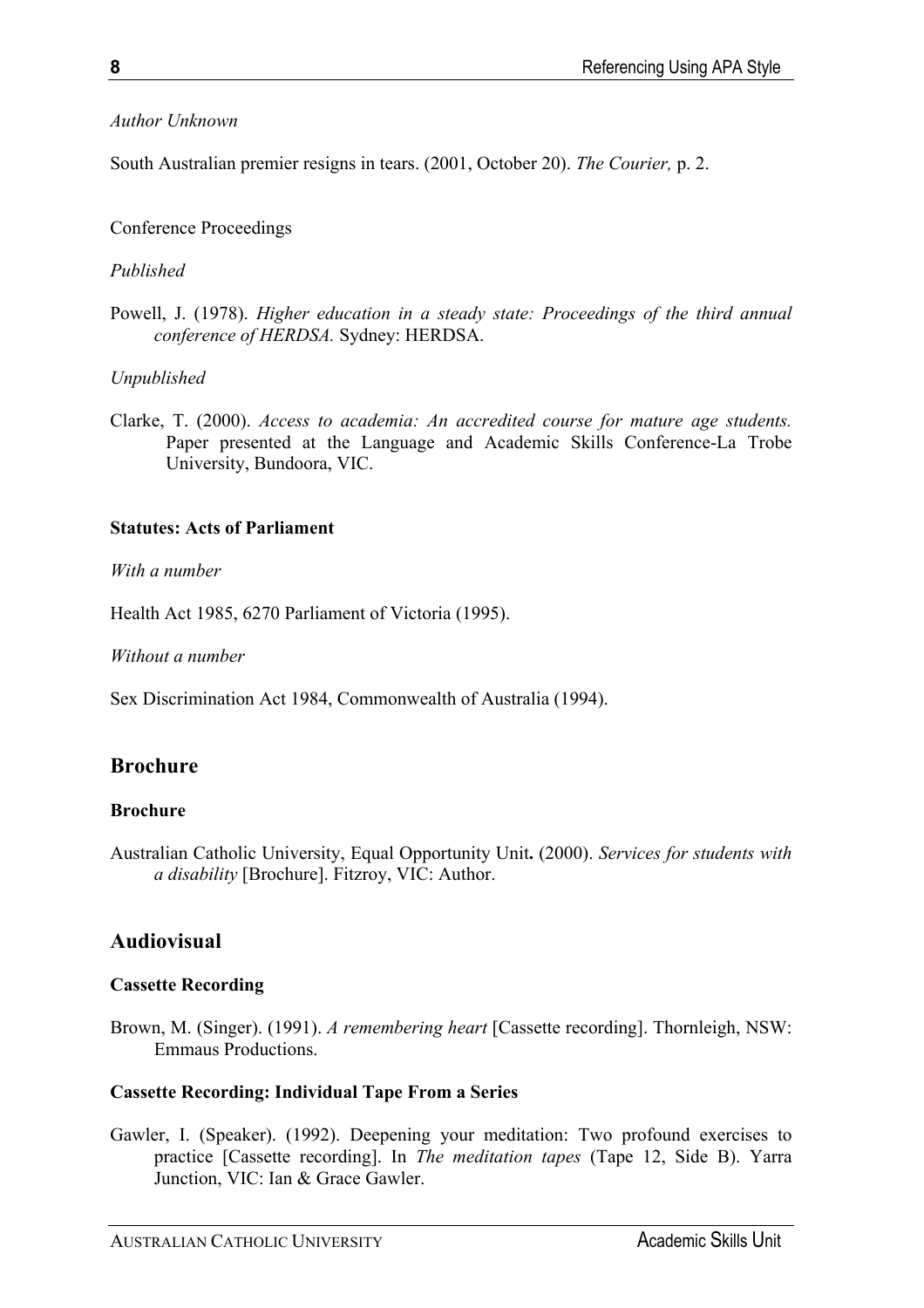#### **CD Rom**

Brown, M. (1994). *Arthur's teacher trouble* [CD-ROM]. Novato, CA: Living Books.

#### **Email, Interviews and Telephone Conversations**

See: Personal Communication

#### **Video Recording**

Espar, D. (Producer), & Zimbardo, P. (Presenter). (1989). *Discovering psychology: 11 Judgement and decision making* [Videotape]. United States: Intellimation for WGBH Boston in association with the American Psychological Association.

#### **Personal Communication** (e.g., conversations, email, interviews)

Personal communications are not included in the reference list, because the information cited is not retrievable.

### **Electronic Sources**

Internet sources (e.g., articles, journals, reports) are obtained online, and these documents are cited and referenced according to the 'author-date' format. If the reference was obtained from a database or a web site, the name of the database (e.g., ProQuest) or the website's URL address (e.g., www. …) must be included.

#### **Electronic Journal Article**

*Online article that is an exact duplicate of the published print version (including format and page numbering, e.g., a scanned or pdf reproduction).* 

Mitchell, M. (2003). Patient anxiety and modern elective surgery: A literature review [Electronic version]. *Journal of Clinical Nursing, 12,* 806-815.

*Online article (database example) where the format of the article is changed from the published print version.* 

Peters, M. (2000). Does constructivist epistemology have a place in nurse education? *Journal of Nursing Education, 39*(4), 166-170. Retrieved November 10, 2003, from Proquest database.

#### **Abstract of a Journal Article from a Database**

Fournier, M., de Ridder, D., & Bensing, J. (1999). Optimism and adaptation to multiple sclerosis: What does optimism mean? *Journal of Behavioral Medicine, 22,* 303-326. Abstract retrieved October 23, 2000, from PsycINFO database.

#### **Electronic Report**

Department of Education, Training and Youth Affairs. (2000). *Higher education report for the 2000 to 2002 triennium.* Retrieved October 20, 2000, from DETYA Web site: www.detya.gov.au/highered/he\_report/2000\_2002/html1\_1.htm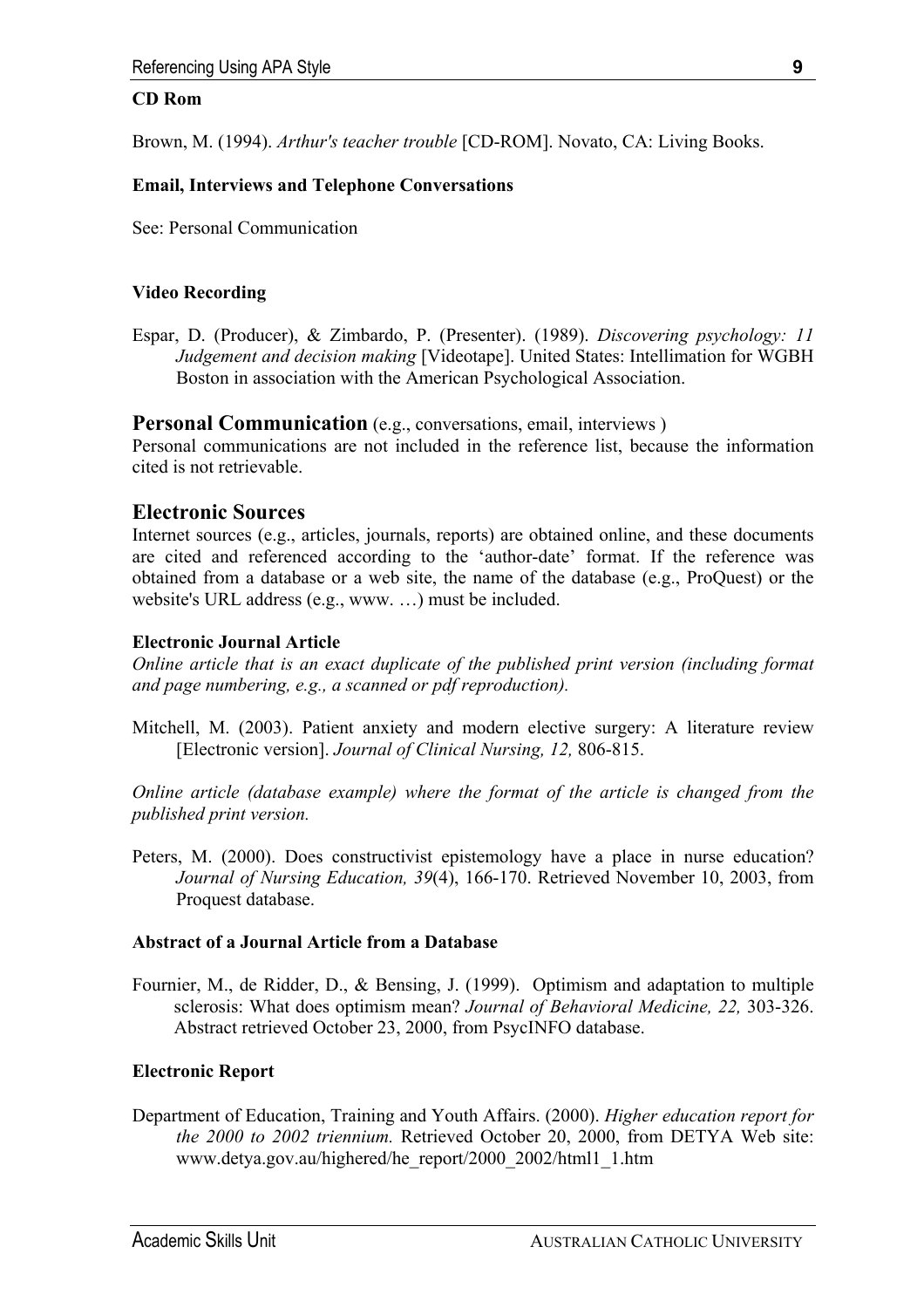# **Electronic Conference Proceedings**

Paasse, G. (1997). *'You can't put the toothpaste back in the tube': The impact of higher education on mature age women students.* Paper presented at the Australian Association for Research in Education Conference, Brisbane. Retrieved September 4, 2001, from <http://www.aare.97pap/paasg087>.htm

# **ERIC Document**

Andrews, S. (1992). *Enhancing learning and scholarship in college classrooms: The role of learning teams.* Paper presented at the Annual Meeting of the American Association of Colleges for Teacher Education, Antonio, TX. (ERIC Reproduction Services No. ED 348 352)

# **Variations Author and Publisher are the same**

Advanced Education Council. (1982). *Future perspectives for advanced education: A discussion paper*. Canberra: Author.

# **Corporate Author**

Department of Education, Training and Youth Affairs. (1998*). The characteristics and performances of higher education institutions.* Canberra: AusInfo.

# **Same Author with Several Publications in the One Year**

- *List alphabetically according to title and identify as 'a', 'b', or 'c'.*
- Department of Education, Training and Youth Affairs. (1999a). *Quality of Australian higher education.* Canberra: AusInfo.
- Department of Education, Training and Youth Affairs. (1999b). *The characteristics and performance of higher education institutions*. Canberra: AusInfo.

# **Same Author with Different Year Publications**

# *List according to date*

- Brookfield, S. (1985). Self-directed learning: A critical review of research. In S. Brookfield (Ed.), *Self-directed learning: From theory to practice* (pp. 5-16). San Francisco: Jossey-Bass.
- Brookfield, S. (1990). *Understanding and facilitating adult learning.* San Francisco: Jossey-Bass.
- Brookfield, S. (1994). Tales from the dark side: A phenomenography of adult critical reflection. *International Journal of Lifelong Education, 13*(3), 203-216.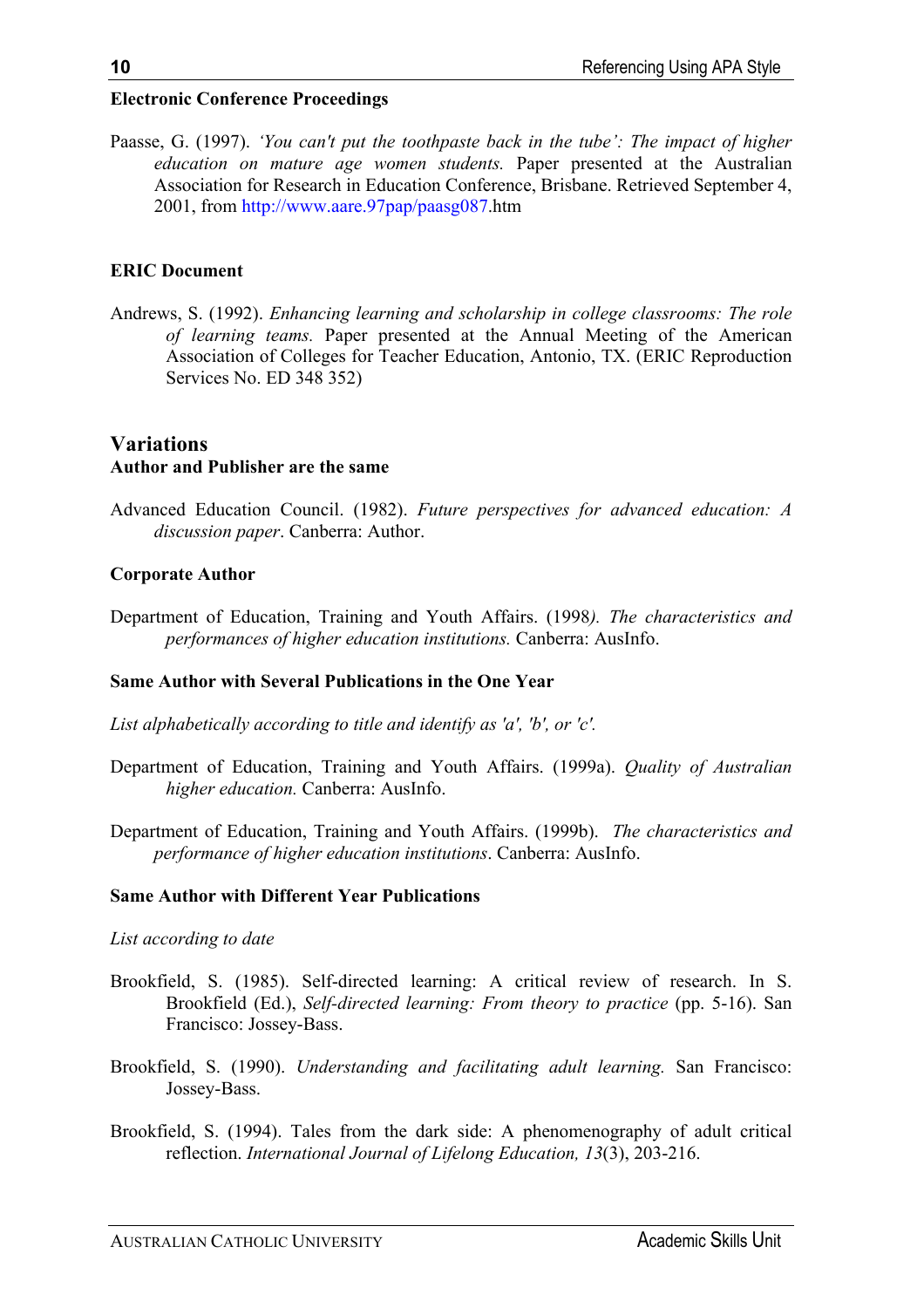# **No Date**

Pye, E. (n.d.). *First infant reader.* Melbourne: Robertson & Mullens.

# **No Author**

*Dictionary of computing* (3rd ed.). (1991). Oxford, England: Oxford University Press.

# **4. CONSTRUCTING A LIST OF REFERENCES**

A reference list starts on a new page and is headed References

- List all citation entries alphabetically according to author, or if there is no author list according to title
- Use the hanging indent format:

 $\overline{\phantom{a}}$  ,  $\overline{\phantom{a}}$  ,  $\overline{\phantom{a}}$  ,  $\overline{\phantom{a}}$  ,  $\overline{\phantom{a}}$  ,  $\overline{\phantom{a}}$  ,  $\overline{\phantom{a}}$  ,  $\overline{\phantom{a}}$  ,  $\overline{\phantom{a}}$  ,  $\overline{\phantom{a}}$  ,  $\overline{\phantom{a}}$  ,  $\overline{\phantom{a}}$  ,  $\overline{\phantom{a}}$  ,  $\overline{\phantom{a}}$  ,  $\overline{\phantom{a}}$  ,  $\overline{\phantom{a}}$  $\mathcal{L}_\text{max}$ 

- Single space within each citation entry in the list
- Double space between citation entries in the list

*Example:* 

# References

Advanced Education Council. (1982). *Future perspectives for advanced education: A discussion paper*. Canberra: Author.

Anonymous. (1973). *Go ask Alice.* London: Corgi Books.

- Brookfield, S. (1985). Self-directed learning: A critical review of research. In S. Brookfield (Ed.), *Self-directed learning: From theory to practice* (pp. 5-16). San Francisco: Jossey-Bass.
- Brookfield, S. (1990). *Understanding and facilitating adult learning.* San Francisco: Jossey-Bass.
- Department of Education, Training and Youth Affairs. (1998). *The characteristics and performances of higher education institutions.* Canberra: AusInfo.
- Department of Education, Training and Youth Affairs. (2000). *Higher education report for the 2000 to 2002 triennium.* Retrieved October 20, 2000, from DETYA Web site: www.detya .gov.au/highered/he\_report/2000\_2002/html1\_1.htm

Employee Relations Act 1992, 83 Parliament of Victoria (1995).

- Gawler, I. (Speaker). (1992). Deepening your meditation: Two profound exercises to practice. In *The meditation tapes* (Tape 12, Side B) [Cassette recording]. Yarra Junction, VIC: Ian & Grace Gawler.
- Paasse, G. (1997). *'You can't put the toothpaste back in the tube': The impact of higher education on mature age women students.* Paper presented at the Australian Association for Research in Education Conference, Brisbane. Retrieved September 4, 2001, from [http://www.aare](http://www.aare.97pap/paasg087)  [.97pap/paasg087.](http://www.aare.97pap/paasg087)htm
- Peters, M. (2000). Does constructivist epistemology have a place in nurse education? *Journal of Nursing Education, 39*(4), 166-170. Retrieved November 10, 2003, from Proquest database.